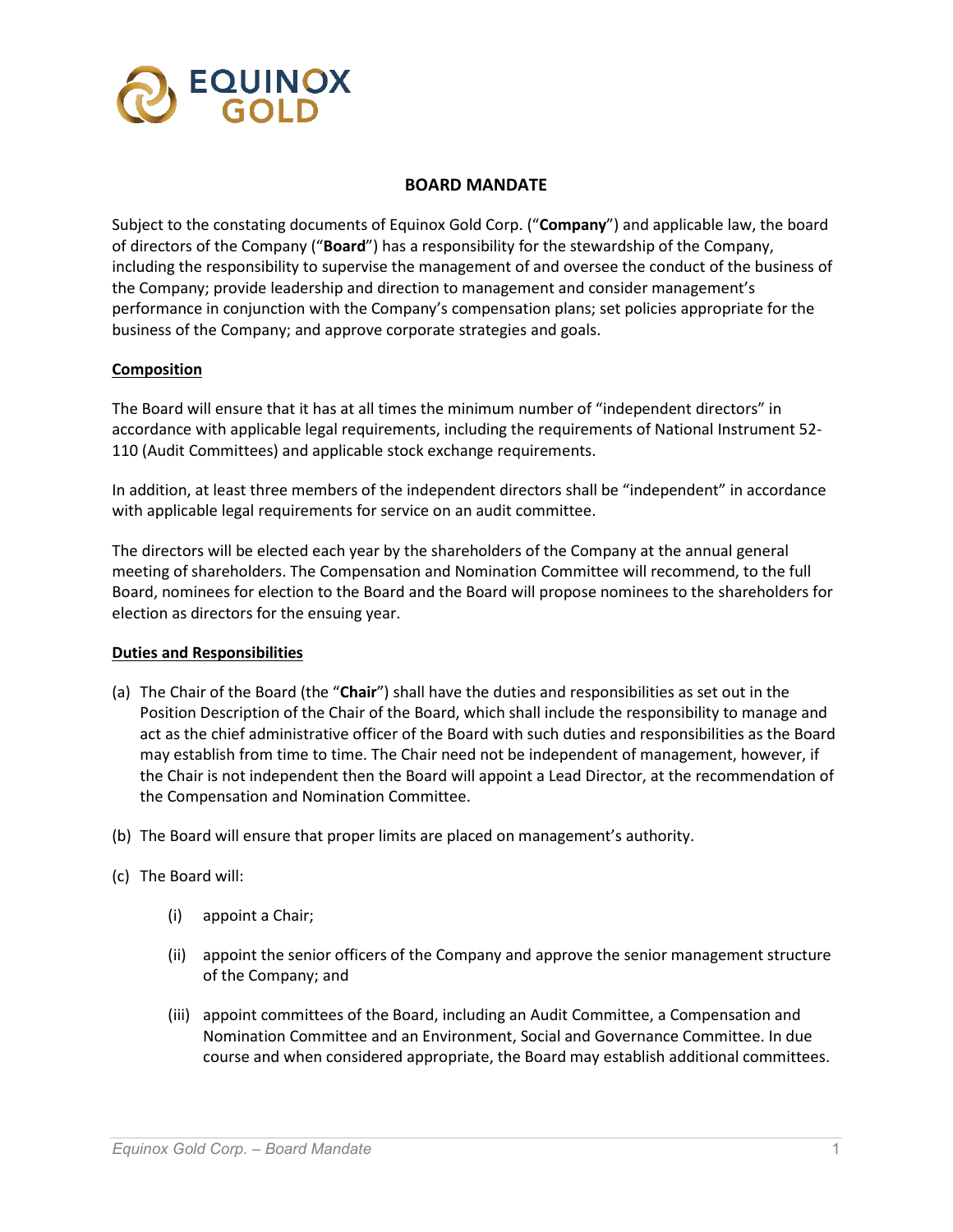- (d) The Board will ensure that it adopts and maintains appropriate mandates, charters and position descriptions for the Board, the Chair, the Chief Executive Officer, the committee chairs, as well as for the committees themselves;
- (e) The Board will be responsible for monitoring the performance of the Chief Executive Officer and determining the compensation of the Chief Executive Officer, in conjunction with the Compensation and Nomination Committee;
- (f) From time to time, the Board may appoint special committees to assist the Board in connection with specific matters; and
- (g) The Board will meet not less than four times during each fiscal year. The Board will also meet at any other time at the call of the Chair or any director, subject to the constating documents of the Company.

# **Management Oversight**

The Board will ensure the Company has management with the appropriate skillset and experience. This responsibility is carried out primarily by:

- (a) appointing the Chief Executive Officer as the Company's business leader and developing criteria and objectives against which the Board will assess, on an ongoing basis, the Chief Executive Officer's individual performance;
- (b) developing and approving corporate objectives which the Chief Executive Officer is responsible for meeting and assessing the Chief Executive Officer against these objectives; and
- (c) developing a position description for the Chief Executive Officer and reviewing performance against such description.

### **Strategic Planning Process and Risk Management**

- (a) The Board is responsible for adopting, supervising and providing guidance on the strategic planning process and approving a strategic plan which takes into account, among other things, the opportunities and risks of the Company's business.
- (b) The Chief Executive Officer and senior management team will have direct responsibility for the ongoing strategic planning process and the establishment of annual corporate objectives for the Company, which are to be reviewed and approved not less than annually by the Board.
- (c) The Board will have a continuing understanding of the principal risks associated with the business, largely through continuous communication with management. The Board will ensure the implementation of appropriate systems to manage any such risks.
- (d) The Board will provide guidance to the Chief Executive Officer and senior management team with respect to the Company's ongoing strategic plan. The Board is responsible for monitoring the success of management in implementing the approved strategies and goals.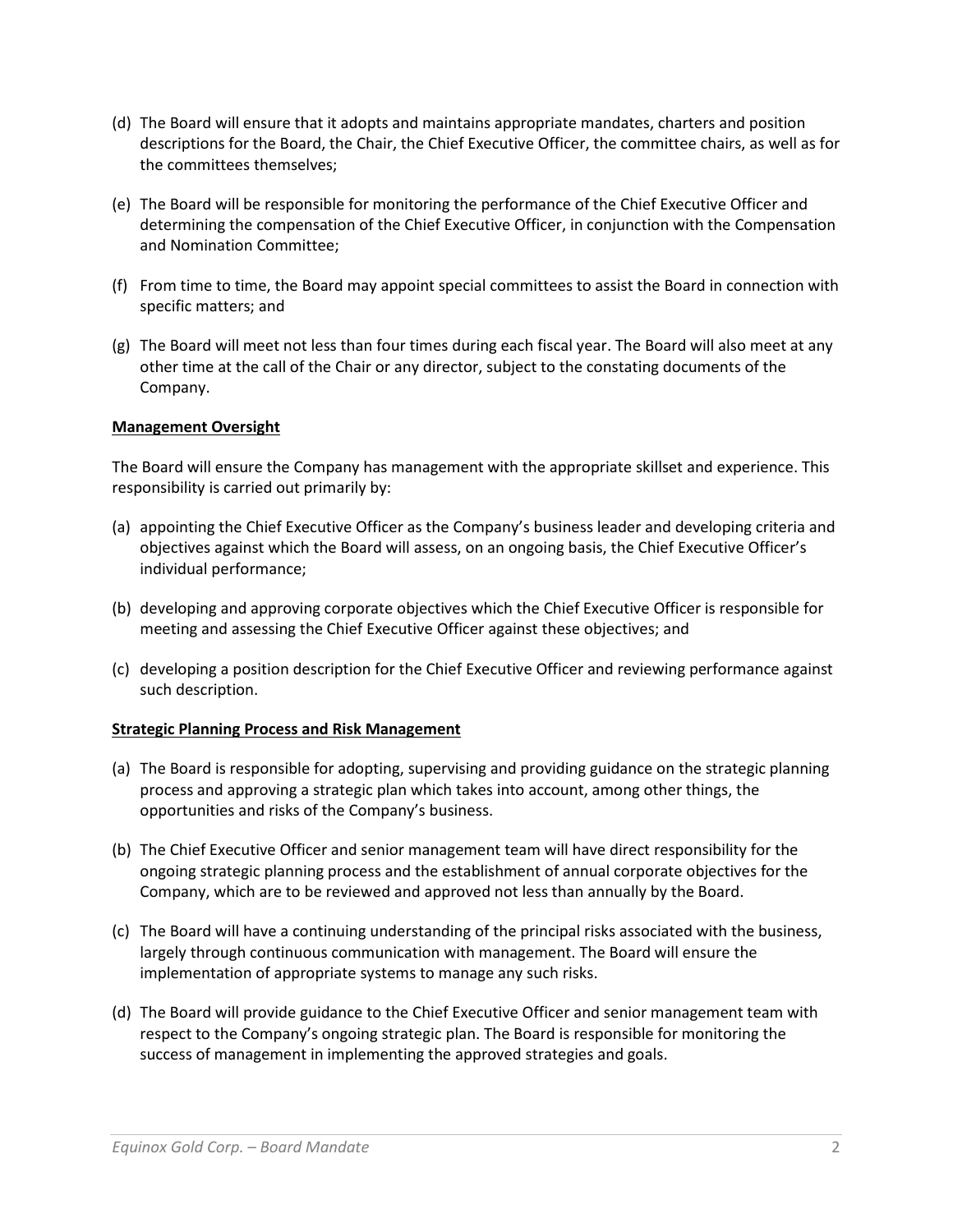# **Internal Controls and Management Information Systems**

Through the Chief Executive Officer, management will establish systems to ensure that appropriate and responsible levels of internal controls are in place for the Company. The confidence of the Board in the ability and integrity of management is the paramount control mechanism.

# **Communications**

- (a) The Board will monitor and periodically review the policies and procedures that are in place to provide for effective communication by the Company with its shareholders and with the public generally, including:
	- (i) effective means to enable shareholders to communicate with senior management and the Board; and
	- (ii) effective channels by which the Company may interact with analysts and the public.
- (b) The Board will review and if necessary, approve the content of the Company's major communications to shareholders and the investing public, including interim and annual reports, the Management Information Circular, the Annual Information Form and any prospectuses that may be issued.
- (c) The Board will establish and maintain a disclosure policy which summarizes its policies and practices regarding disclosure of material information to investors, analysts and the media.
- (d) All directors will have open access to the Company's senior management.
- (e) The Board encourages individual directors to make themselves available for consultation with management outside Board meetings in order to provide specific advice and counsel on subjects where such directors have special knowledge and experience.

### **Succession Planning**

The Board will regularly consider and develop succession plans for the Chair, Chief Executive Officer and senior management personnel.

### **Board Independence**

The Board will, where deemed desirable or necessary, implement appropriate structures and procedures to ensure that the Board can function independently of management which may include the institution of regular meetings of independent directors at every quarterly Board meeting, without the presence of management. The independent directors shall meet as often as necessary to fulfill their responsibilities, including at least annually in executive session without the presence of nonindependent directors and management.